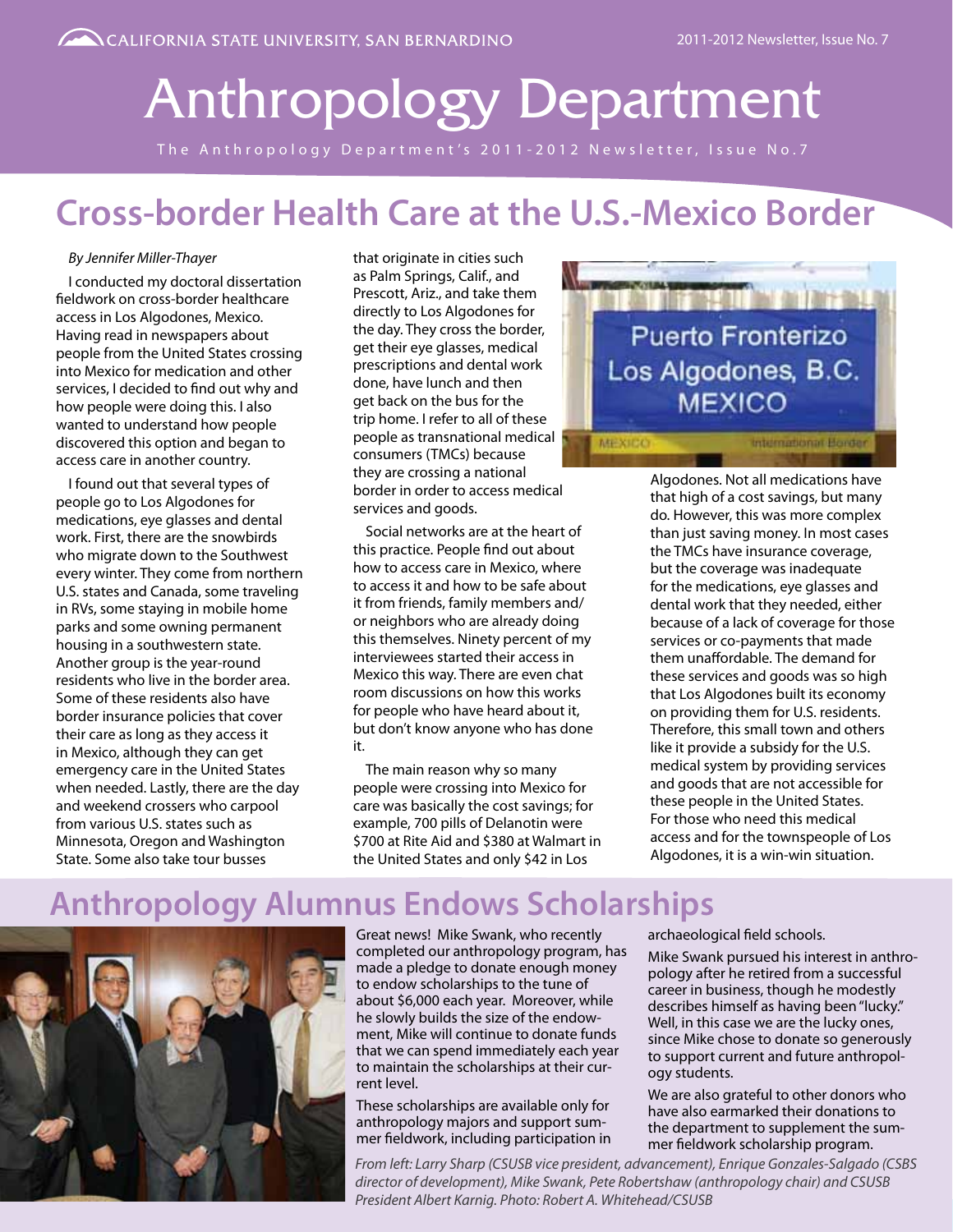# **DEPARTMENT NEWS**

### **Adieu to Dr. Bennett**

Dr. Anne Bennett will leave her full-time position at the end of the 2011-2012 academic year in order to spend more time with her family and to pursue some of her other interests. We hope that she will continue to teach for the department on a part-time basis. However, she will no longer be available for student advising and supervision of independent studies and theses. We wish Anne all success and happiness in the future.

### **Dr. Robertshaw Wins Award**

Dr. Pete Robertshaw, together with seven other faculty members from CSUSB, was named a "global academic excellence professor" for his achievements in promoting global education. The award was bestowed by a panel of jurists at the 14th annual International Business Summit and Research Conference held at Amity University in Noida, India. Unfortunately Dr. Robertshaw was unable to travel to India to receive his award.

- 7

# **HROPOLOGY**

**Dr. Russell Barber** 537-5523, SB-307 rbarber@csusb.edu

**Dr. Anne Bennett** 537-5520, SB-302F abennett@csusb.edu

**Dr. Frances F. Berdan Emeritus** 537-5505, SB-309 fberdan@csusb.edu

**Dr. Kathleen M. Nadeau** 537-5503, SB-302D knadeau@csusb.edu

**Dr. Wesley A. Niewoehner** 537-5567, SB-313 wniewoeh@csusb.edu

**Dr. James C. Pierson Emeritus** 537-5504, SB-311 jpierson@csusb.edu

**Dr. Peter T. Robertshaw Department Chair** 537-5551, SB-327G proberts@csusb.edu

**Three-Year Part-Time Lecturers** Ms. Christine Dias Dr. Jennifer Miller-Thayer

For advising in the major, please contact any full-time faculty member during their office hours (preferably in person) or by phone or e-mail.

**Anthropology Web site** http://anthropology.csbs.csusb.edu

**Newsletter Editorial Team** Alan Llavore Patricia Massei Peter Robertshaw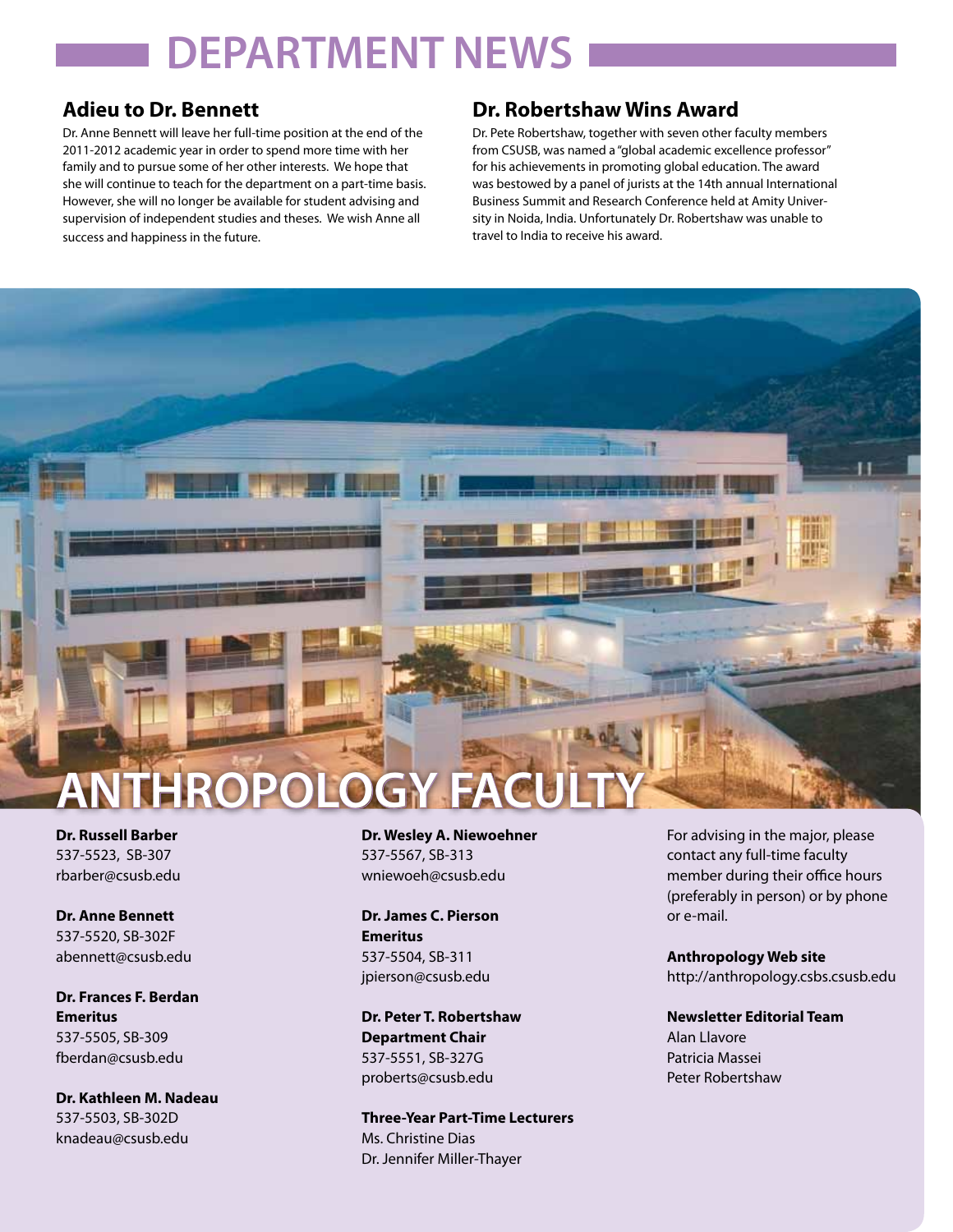**Niki Verga Berry, B.A.** is a scuba instructor and travel agent at Scuba Schools of America in Montclair. She leads group diving trips around the world. She also spends a month each summer digging in permafrost at the Little John archaeological site in the Yukon with the White River First Nation.

**David Bush, B.A. 2011,** was able to persuade his Army employers to allow him to carry out some primate field work. He is working at the Lajuma primate research center in South Africa following samango monkeys, assisting a Ph.D. student with his research on baboons, as well being given the task of heading up an effort to habituate a local troop of vervet monkeys.

**Laura Chaffin (Chatterton), B.A. 2007,** is working at Caltrans as an environmental planner in archaeology. She will be working with Dicken Everson, who taught at CSUSB for several years, as well as with other CSUSB anthropology alumni. Her family is all doing well: husband Eric (a 2006 graduate) is still working at the University of Redlands, and they have two boys aged four and two.

**Jennifer Clark, B.A. 2005,** is in Columbia, Mo., (along with Harsh and her daughter) getting a degree in food science. She says she got a chance to tour the nuclear reactor that Dr. Robertshaw sent glass beads to in one of her chemistry classes!

**Brandon Fryman, B.A. 2008,** has completed his master's degree in applied anthropology at Cal State Long Beach. He received an award from the College of Liberal Arts, The Dean's List Award, the Most Distinguished Graduate Student Award and the Overall Achievement Award during the commencement ceremonies.

**Natalie Kahn, B.A. 2009,** has been re-hired as a library media specialist in the Saugus school district in Valencia, has begun a master's program in library and information science at San Jose State and is really loving it!

**Kristina Lindgren, B.A. 2001,** has recently started a new job with Ecorp Consulting, based in Redlands, Calif., and has been out surveying near Stateline.

**Michele Lynn, B.A. 2009,** is currently a first year graduate student in the forensic anthropology program at CSULA. She reports that she really loves it. Next year she will get to work with the coroner's office and get experience in the field, but for now it's all lab hours and decomposing pigs in pajamas.

**Rut Nieves, B.A. 2007,** is working as an administrator for Staffmark, a company based in Arkansas. In recent years she has held a variety of positions in business communications, editing and language instruction in South Korea and Japan.

**Paul Perry, B.A. 1996,** is now program coordinator at King Abdulaziz Center for World Culture in Saudi Arabia, where he oversees audience and program development for the Children's Discovery Zone.

**Jennifer Ramirez, B.A. 2011,** is also employed by Ecorp Consulting as a field archaeologist.

**Jenn Richards, B.A. 2010,** completed her master's degree in archaeology at Durham University (UK) and has returned to California.

**Ashley Sauer (O'Neill), B.A. 2008,** has been accepted into the M.A. program in applied anthropology at the University of North Texas. **Linda Stockham, B.A. 1975, M.A. special major 1987,** will have her one-act solo play, "The Victorian Traveler," performed by actress Vanessa Hyde at the Lismore Travel Writing Festival 2012 in Lismore, Waterford, Ireland. A fringe benefit in the IMMRAMA festival, this will mark the premiere staged production for the play.

**Lyudmila Stoupnikova, B.A. 2009,** is a project accountant at GCI General Contractors in the San Francisco Bay area. She plans to earn a master's degree in taxation and will be taking the CPA exams soon.

**Christine (Cobos) Vargas, B.A. Social Sciences 2002,** obtained a nursing degree from New Mexico State University and is now both an RN at Kaiser Permanente and a nurse clinician at Loma Linda University Medical Center.

**Timothy Worthington Sr., B.A. 1980,** is a manufacturing and engineering consultant. He says his anthropological background has greatly helped him in establishing rapport and confidence within many diverse cultures around the world.



*Pictured (left to right) are: John Rudik, Chelsea Parham, Dr. Robertshaw, Kelli Dahlhauser, Elisabeth Cook.*

The following students received departmental awards at the College of Social and Behavioral Sciences 2011 Awards Ceremony on Saturday, June 11, 2011:

*Outstanding Academic Achievement:* Elisabeth Cook, Kelli Dahlhauser and John Rudik.

*Outstanding Service to the Department:* Chelsea Parham.

*Summer Scholarships:* Chelsea Parham, Josh Van Buskirk and Jessica Ramirez.

In November, 2011 Robert Porter, B.A. in Anthropology 2000 and a current interdisciplinary M.A. student, received a \$5,000 scholarship and a certificate of recognition from the Zapletal Charitable Trust. This scholarship recognizes veterans and descendants of veterans. Robert works as an archaeologist for CRM TECH in Colton, Calif.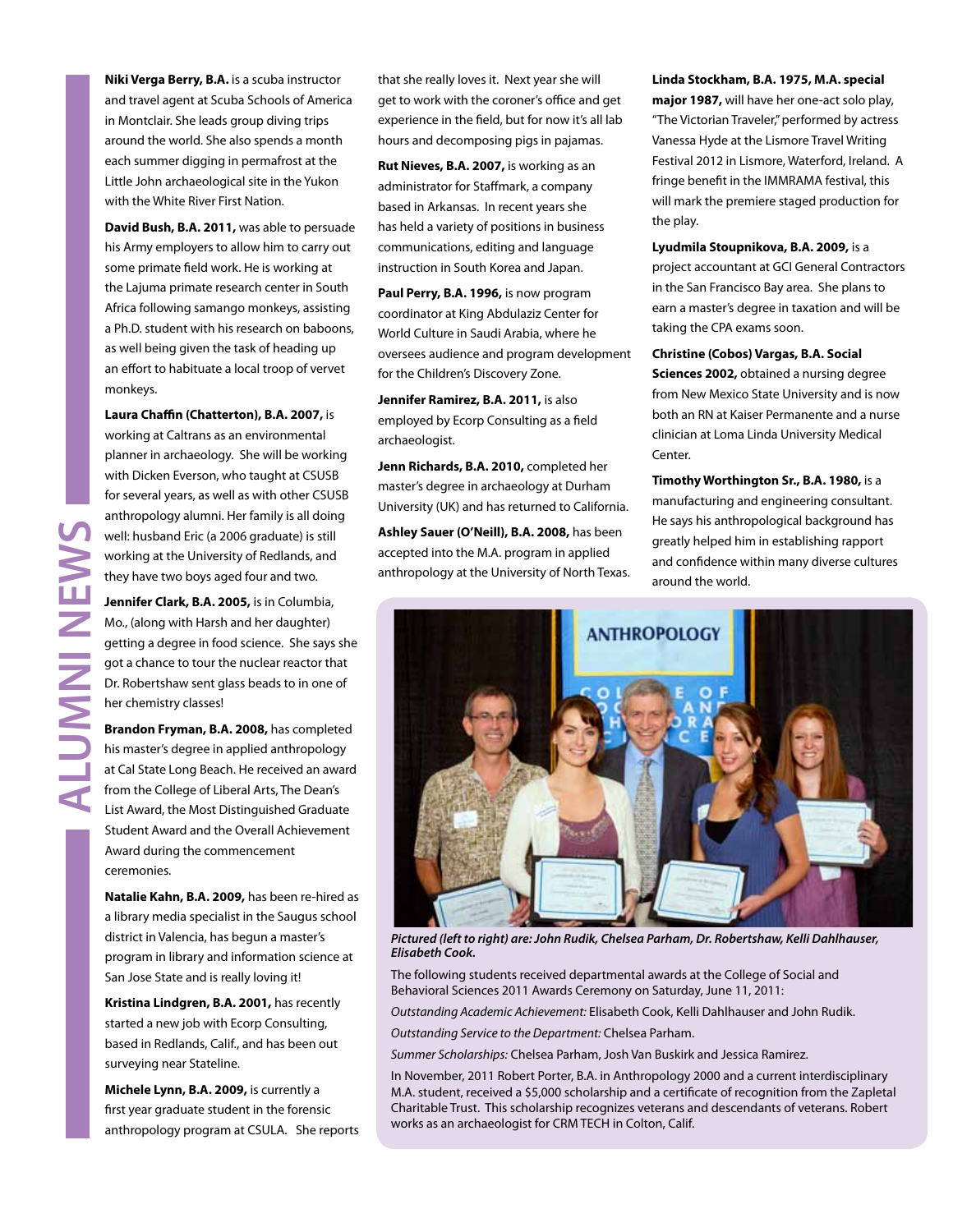In May of 2011, The Anthropology Museum opened an exhibit curated by Wes Niewoehner with the assistance of two student co-curators: Linda Apodaca and Danica Langston.

That exhibit, "Steps Through Time: The Emerging Human," traced the development of modern human beings through stations focusing on major human adaptations as reflected in the skeleton.

The next exhibit will open in May of 2012: "Beads," an exploration of the 90,000-year story of beads as ornament, symbol and religious device.

A variety of historic beads will be presented, as well as stations discussing bead manufacture, use of beads as symbols of identity, prayer beads, beads as amulets and spiritual protectors, and the impact of the colonial bead trade.

Many of the examples on exhibit will be the work of Sharon Yellowfly, a traditional Blackfoot beader.

### **'Steps Through Time: The Emerging Human' a Success; 'Beads' Is Next Exhibit**





*At the 'Steps Through Time: The Emergining Human' opening reception at The Anthropology Museum, counterclockwise from top: Linda Apodaca, Dr. Wes Niewoehner and Danica Langston (from left to right); one of the skeletons that was part of the exhibit; and Dr. Russell Barber, The Anthropology Museum coordinator, and Dr. Jim Pierson, emeritus faculty.*

*Photos by Corrine Jamieson/CSUSB*



### **New Faculty Member**

The Anthropology Department is delighted to welcome our newest tenure-track faculty member. Teresa Velásquez is currently completing her doctoral dissertation at the University of Texas at Austin. She earned her B.A. in International Relations at UC Davis.

Teresa is a cultural anthropologist whose work examines conflicts over sustainable mining development in the Ecuadorian highlands. Her dissertation research, carried out in the Azuay province, examines how farmer organizations

effectively mobilize scientific knowledge, indigenous discourses, laws and creative forms



of protest to stop the extraction of gold from their watershed. Collective political action, Teresa argues, has transformed farmers' relations with each other and with their environment.

She has published an article on the role of science in organizing public debates over mining development and has co-authored two book chapters on the intersections of post-neoliberal state practices and multinational mining development. Her research interests include the anthropology of knowledge, social movements, nature, gender, race/ethnicity, and the state. Teresa is especially interested in activist and collaborative research methodologies. She has worked for more than ten years in Ecuador on questions of resource conflicts with indigenous, environmental and farmer organizations.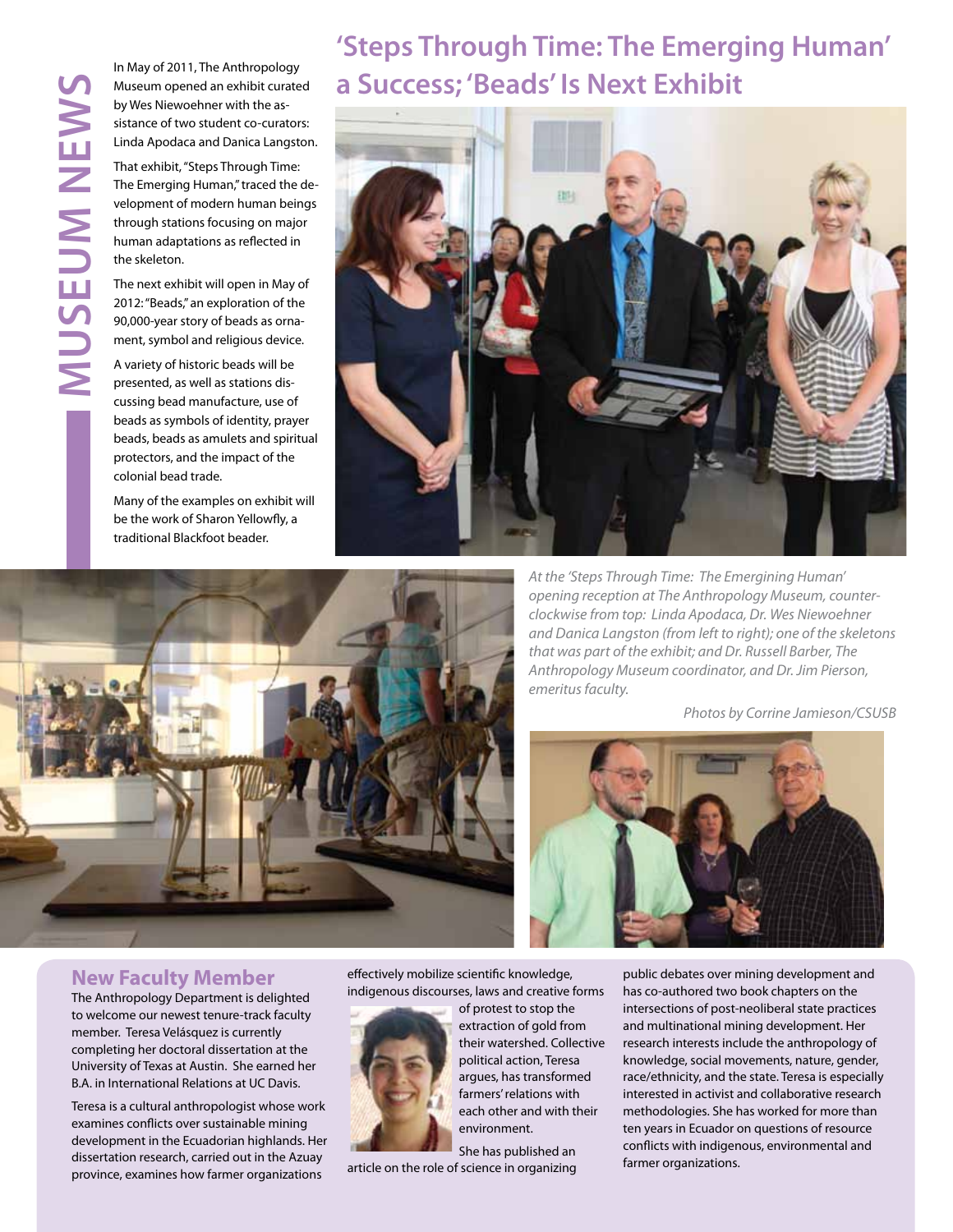**ventures**<br>ALPACA has been on<br>a never-ending roller<br>coaster ride this year.<br>have continued to ho<br>traditional ethnic din<br>well as incorporating<br>events, such as stude<br>presentations, to our<br>Our first ethnic dine t<br>place at the a never-ending roller coaster ride this year. We have continued to host our traditional ethnic dines, as well as incorporating new events, such as student-led presentations, to our agenda.

Our first ethnic dine took place at the Wok 'N' South, Mongolian BBQ, on Del Rosa Avenue. We later took advantage of our visit to LACMA's exhibit "Contested Visions," and ate with our hands

at the Merkato, an Ethiopian restaurant in Little Ethiopia, Los Angeles. We celebrated the end of the 2011 winter quarter with an ethnic food pot-luck dinner at Desiree Lopez's house in the High Desert. We had more than 20 dishes of food from all over the world from which to choose. Those dishes included foods such as pad-thai, vegan cupcakes, Croatian rice, bratwurst and sauerkraut, Indian tacos, chicken/veggie kabobs and baklava.

For our first event of the winter quarter, we walked on the wild side by eating at the "C" rated Thai food restaurant on Kendall Avenue, but I assure you that nobody became ill from eating the delicious Thai food.



Later in the quarter, we hosted student-led presentations on archaeological field schools. Soon thereafter, we hosted our largest ethnic dine at the tiny Spanish Tapas Viva Madrid restaurant in Claremont.

We also attended CSULA's Art History Society's symposium, "Teotihuacan to Tenochtitlan: Cultural Continuity in Central Mexico." At the symposium we listened

to presentations by top Meso-American scholars, such as Dr. Berdan and Alfredo Lopez Austin. ALPACA's attendance at the symposium was recognized by CSULA's Art History Society's president and adviser. Through that event we have created networks with Cal Poly and CSULA's anthropology clubs.

Perhaps our greatest achievement of the winter quarter was acquiring club T-shirts and hoodies.

Later in the quarter, Professor Dubois gave a very well-attended presentation on his research on the historical ecology of rock art in the north central Andes of Peru.

For the spring quarter we are planning a trip to San Diego's Museum of Man. Taking advantage of the trip, we will also be hosting an ethnic dine at Pokez Vegetarian Mexican food in Downtown

San Diego.

ALPACA would like to thank all that have participated in our events, and a special thanks to Patricia and the CSUSB Anthropology Department.

This year's ALPACA officers are Manny Galaviz, president; Monique Corona, vice president; Desiree Lopez, treasurer; Kat Souratha, secretary; Andrea Frost, historian; Rhaine Waters, honorary shaman.

## **Seeking Support**

The Anthropology Department is very grateful to those who have donated to the department during the last year. As a result of your generosity, we have given some student scholarships and used money to buy materials for exhibits in our Anthropology Museum. Most of our own faculty are also continuing to contribute via payroll deduction to a scholarship fund for our anthropology majors. We hope that some of you will consider adding your donations to the department or designating a larger gift in your name or in someone else's honor. We have many needs, including scholarships, our museum, student fieldwork and travel, and lab equipment.

If you would like to make a donation to the department, either contact **Dr. Pete Robertshaw** (proberts@csusb.edu or (909) 537-5551) or simply send us a check, letting us know if you have a preference for where we put your donation to use. You can also donate on-line by clicking on the "Give to CSUSB" button on the university's home page (csusb.edu), but please make sure to specify your gift is for **Anthropology**. For additional information on how to establish a named or endowed scholarship fund in the CSUSB College of Social and Behavioral Sciences, please contact our director of development, **Enrique Gonzalez-Salgado,** at (909) 537-7363.

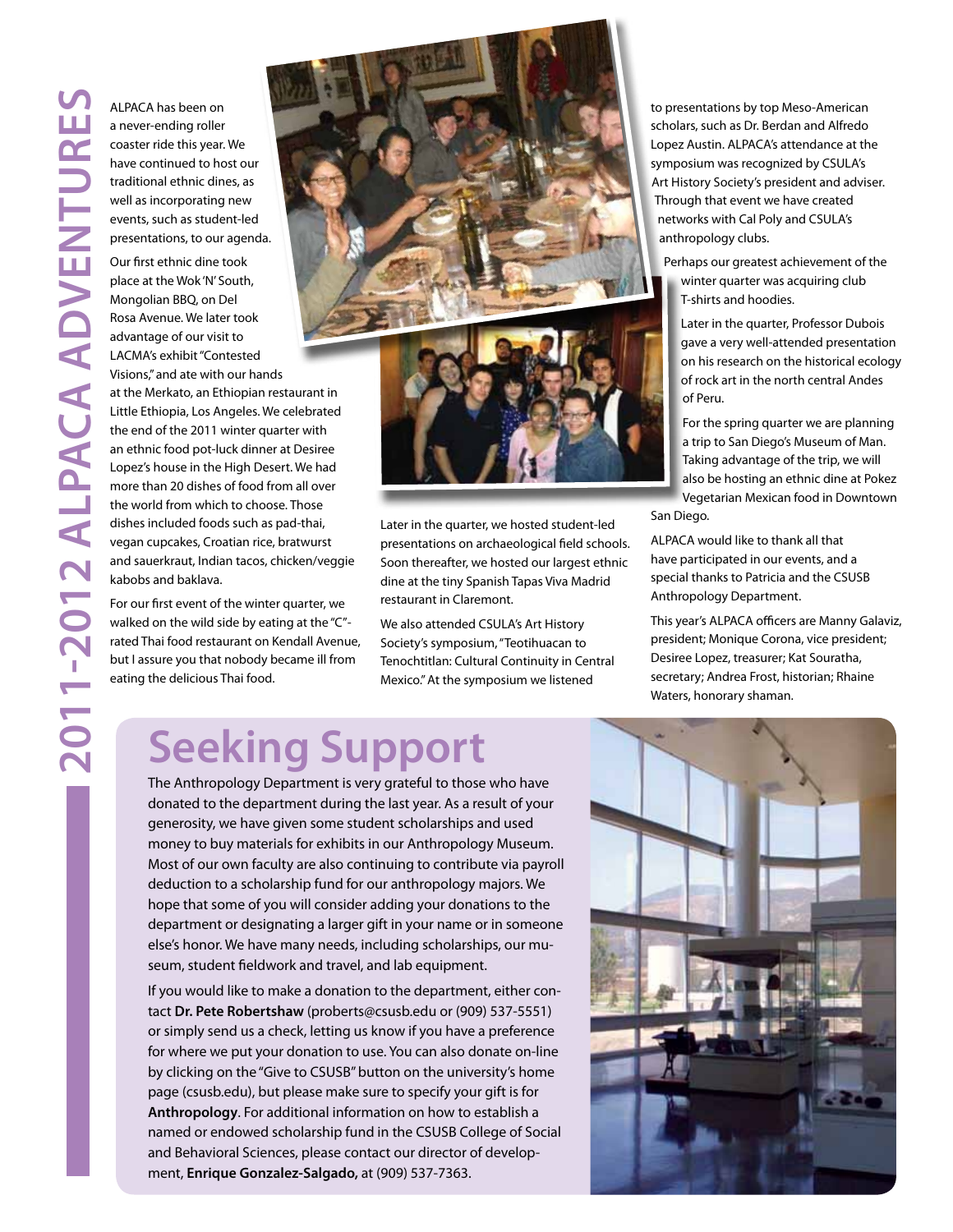**WILEGE OF SOCIAL AND BEHAVIORAL SCIENCES** 

### **FACULTY NEWS**

### **Russell Barber**

I am happy to report that my article, "Numerical Place Names in California," was accepted for

publication in *Names*, the journal of the **Onomastics** Society. A second article, "Adena Tablets, Vultures, and Dualism," has been submitted to the *Mid-*



- - - -

*continental Journal of Archaeology* and is under consideration. My ongoing revision of *Doing Historical Archaeology* for its second edition is progressing and nearing completion. In the meantime, most of my time is consumed with planning and execution of the upcoming exhibit in The Anthropology Museum: "Beads." That exhibit will explore the prehistory and history of beads, their significance and their use and will open in spring 2012.

### **Frannie Berdan**

I am happy to say that my seemingly endless book, *Aztec* 



*Archaeology and Ethnohistory,*  has finally been submitted to its publisher, Cambridge University Press. And while it feels good to catch my breath a bit,

I am already beginning another book for the same publisher,

*Aztec Daily Life* (co-authored with Michael E. Smith of Arizona State University). During the past year I also published an article, "Rebeliones contra Tenochtitlan," in the Mexican journal *Arqueología Mexicana*, and consulted with film producers for a History Channel production called "The Story of All of Us" (they're including an Aztec segment). I am especially excited about receiving permission (with two other researchers) from the National Museum of the American Indian (Smithsonian Institution) for scientific analyses of turquoise and adhesive materials from mosaic objects in their collections. It looks like all of the turquoise found in Mesoamerica did not come from the U.S. Southwest (as previously thought), and this research should contribute to our rapidly changing ideas about these Mesoamerican-Southwest U.S. relationships.

### **Jennifer Miller-Thayer**

I was the co-organizer of the California Community College

Anthropology **Teachers** Association (CCCATA) meeting held in Paso Robles, Calif., this past January (2012), since I teach at Chaffey College



as well as at CSUSB. I will also be the co-organizer for this same meeting next year. This meeting allows community college anthropology professors to share teaching techniques and discuss issues relevant to teaching anthropology

in a community college setting. I also recently had the opportunity to be an expert reviewer for a grant for the National Science Foundation (NSF). In March of this year I will be presenting my paper titled, "'Is it safe?' Exploring Cross-Border Healthcare at the U.S.-Mexican Border," at the Society for Applied Anthropology/Society for Medical Anthropology joint meeting in Baltimore, Md. This paper is based on a chapter in my dissertation that deals with the perceptions and issues of risk and safety of crossborder healthcare practices in the border region where I worked.

#### **Kathleen Nadeau**

Last year, I published an article, "So far, yet home? The Impact of



Colonization and Globalization on the Philippine Family," in the *East Asian Pastoral Review*, 48 (4): 247-257. This journal is published by

the East Asian Pastoral Institute of Ateneo de Manila University in the Philippines, where I often stay when in Manila. This institute brings together liberation theology practitioners from around Asia, coming from the different world religions in the ecumenical movement for the promotion of human, animal, and environmental rights. I also published three encyclopedia articles on "Lingam," "Yoni," and "Devadasi" in the *Encyclopedia of the Middle East and South Asia*, edited by Gordon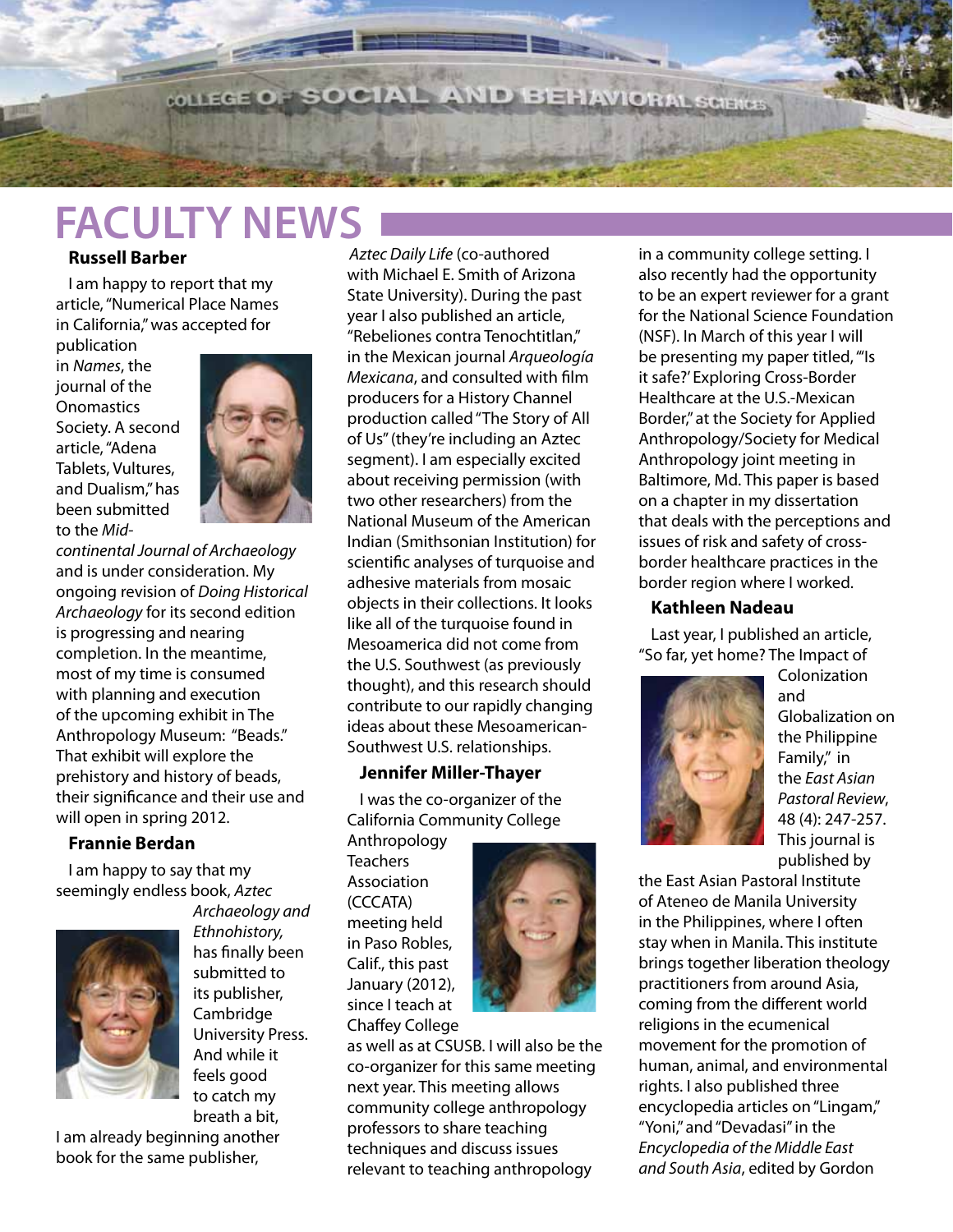

Newby. My work with the Filipino American student organization, *Lubos PASO*, is on-going. Each year the students perform an annual Celebration of Pilipino Culture event at the Sturges Center for the Fine Arts in San Bernardino. The San Bernardino Concert Committee is sponsoring this year's event.

#### **Wes Niewoehner**

In last year's newsletter, I mentioned that I was planning an exhibit on human origins for the Department Museum. After much

fretting, planning, and help from my colleagues, the exhibit opened in May of 2011. Two anthropology majors, Danica Langston and Linda Apodaca, were also



instrumental in the design and mounting of the display cabinets, giving them valuable, practical museum-design experience. The exhibit, *Steps Through Time: The Emerging Human*, presents our current knowledge of the origins of the human lineage based on the fossil record. The opening was well-attended (in fact, the museum space was totally packed) and the comments by the attendees were overwhelmingly positive. The exhibit utilizes our own collection of fossil casts as well as recent human and nonhuman primate skeletal material. Additionally, our department was able to secure funding to have full-sized replicas of the Lucy skeleton and a Neandertal skeleton on display for the first week

of the exhibit. Overall, this exhibit was a great success and certainly helps to increase the visibility of the department.

On the research front, I attended the 2011 Paleoanthropology Society meetings and presented my poster, *Is the Neandertal opponens pollicis insertion a flange or just a large crest?*, which focuses on the morphology of the Neandertal first metacarpal, the bone that runs through the palm of the hand at the base of the thumb. Neandertal first metacarpals are remarkable for their large their large *opponens pollicis* muscle insertion, which is expressed as a flangelike projecting ridge. Interestingly, the flange is apparent, though not fully expressed, even in young Neandertals. Some argue that only Neandertals exhibit this unique form of the opponens insertion while virtually all other modern humans do not. One notable exception to this pattern is the European early modern human Sunghir 1. The flange-like *opponens* insertion on Sunghir 1 is presented as one (but not the only) example of evidence for Neandertal admixture with European early modern humans. The admixture argument, though, assumes that the *opponens* insertion morphology is not a developmentally plastic reflection of habitual behaviors and that the Neandertal flange is not simply a highly developed *opponens* crest. My research indicates that *opponens* crest morphology is, in fact, developmentally plastic and therefore cannot be used as evidence for Neandertal/European early modern human admixture.

#### **Peter Robertshaw**

My book for young adults, *Every Bone Tells A Story*, co-authored with Jill Rubalcaba, has been translated



into Italian and published as *Gli Antenati: Che cosa ci raccontano i più antichi resti umani* by the publishing house Zanichelli Editori. During the process of

translation Jill and I had the chance to update the information on the famous Iceman found in the Alps. Although this discovery was made more than 20 years ago, laboratory analyses continue to yield new facts about the final hours of his life.

I have four papers that will soon see the light of day: two of them are research articles on chemical analyses of glass beads from African sites; one is a book chapter on the archaeology of human migrations in sub-Saharan Africa; and the last is the written version of the presentation on archaeology's role in future multidisciplinary research on the African past that I gave at a symposium last year at Rice University in Texas. I am also currently writing a paper on the human remains and burial practices that were uncovered by my excavations in Uganda.

I continue to serve as one of three editors for the peerreviewed academic journal *Azania: Archaeological Research in Africa* that is published four times per year by Routledge.